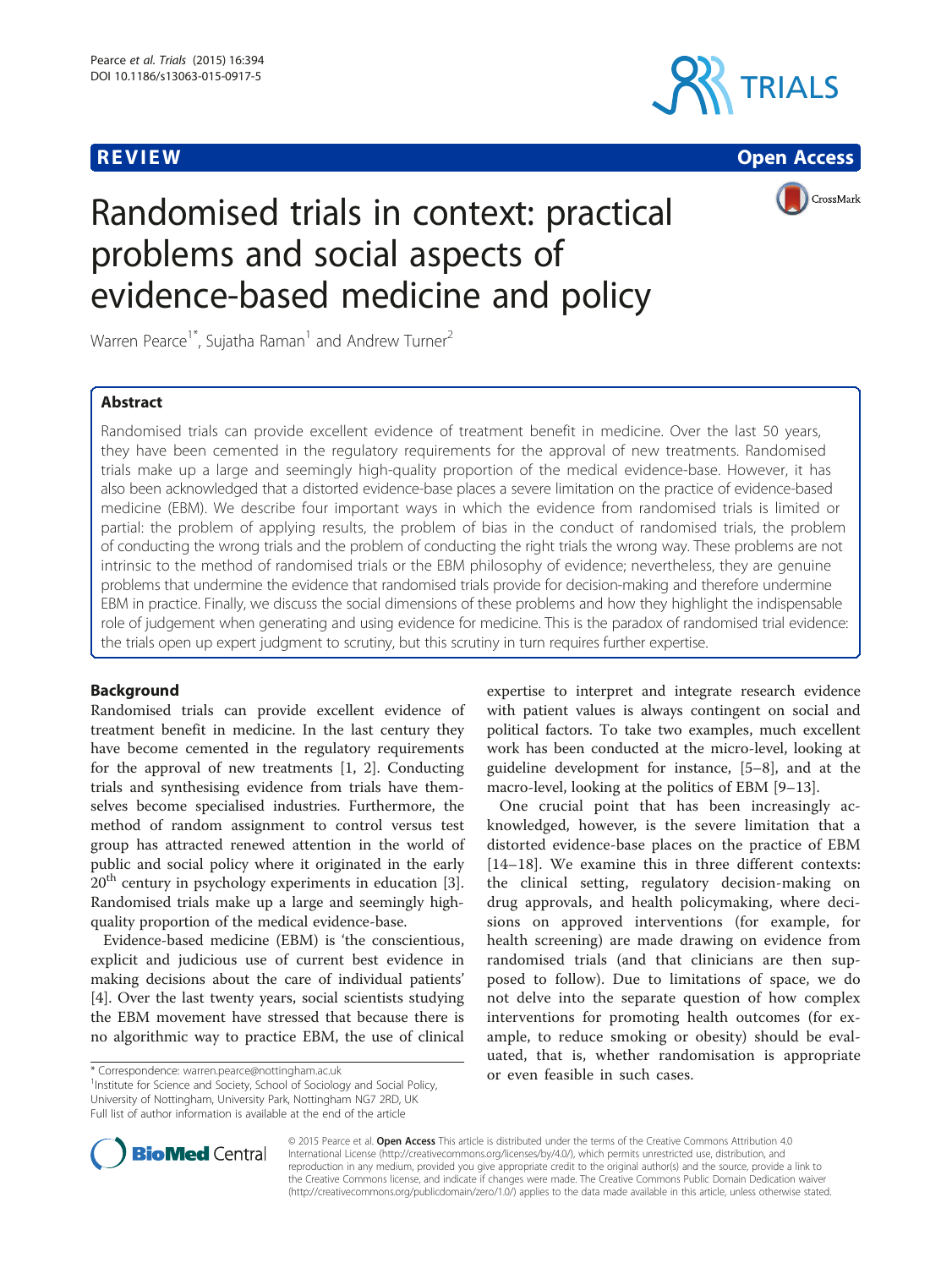We proceed as follows. First, we describe four important ways in which the evidence from randomised trials is limited or partial: the problem of applying results, the problem of bias in the conduct of randomised trials, the problem of conducting the wrong trials and the problem of conducting the right trials the wrong way. These problems are not intrinsic to the method of randomised trials or the EBM philosophy of evidence; nevertheless they are genuine problems that undermine the evidence that randomised trials provide for decision-making and therefore undermine EBM in practice. Finally, we discuss the social dimensions of these problems and how they highlight the indispensable role of judgement when generating and using evidence for medicine.

# Review

# The problem of applying results from randomised trials

The average result from a study (or more likely, the average result from many pooled studies) may not apply to a target population. The problem of working out when results can be applied is often called the problem of external validity [[19](#page-5-0)], or the problem of extrapolation [\[20\]](#page-5-0). Randomised trials have poor external validity because they are designed to provide good evidence that the treatment really is having an effect within the study population.

Philosopher of science, Nancy Cartwright, has clarified the problem of applying randomised trial results, both in medicine [[21](#page-5-0)–[23](#page-5-0)] and in policy [[24](#page-5-0)]. Cartwright tells us that from successful randomised trials we can gain good evidence that the treatment had a positive effect on the outcome in question in some of the study participants. If we are worried about the external validity of randomised trials, it is because what we want is evidence for a different claim, namely, whether the treatment will be effective in some individuals in a target population. (We can be more or less stringent about what effective means here; perhaps just that the treatment helps some even though it may harm others or that it is mostly useless in all but a few.) According to Cartwright, this claim is not supported by the evidence we gain from randomised trials. Further evidence must be provided. The problem of external validity therefore is not finding out what the results from randomised trials tell us about treatment effects in target populations: on their own, randomised trials are poor evidence for that. Rather the problem is finding the *additional* evidence that is needed to apply results from randomised trials to other populations. For example, additional evidence exists for whether this patient will likely benefit, or how a prevalent comorbidity will affect the treatment effect.

The problem posed by external validity, especially as formulated by Cartwright, highlights the other evidential work that needs to be done to apply the results from randomised trials. Depending on our knowledge about

study and target populations, however, this evidence may be more or less straightforward to come by. First, for example, if we have many randomised trials in heterogeneous populations showing a consistent effect, we have some evidence for the robustness of a treatment's effect. Secondly, there are also well-known barriers: we know to be cautious about applying results from drug trials in adults to pediatric populations because we know that children and neonates do not typically behave like 'little adults' in matters of drug absorption, distribution, and metabolism.<sup>1</sup>

Cartwright claims that the other evidence that is required for applying the results of trials is often deemphasised or ignored. In comparison to existing tools for assessing whether randomised trials provide good evidence that the treatment was effective in the study population, there are few accounts of what the other evidence is or when it counts as good evidence [[22\]](#page-5-0). Furthermore attending to the other evidence that is needed alongside randomised trial evidence, according to Cartwright, is beneficial because clarity about what is needed focuses attention on the details and dynamics that will affect the treatment affect in the target populations, rather than on the confused, demanding and wasteful request for 'similarity' between populations [\[24\]](#page-5-0).

In response to Cartwright, Petticrew and Chalmers [\[25](#page-5-0)] ask what assumptions are legitimate to make about the evidence needed to apply results from randomised trials. Other evidence may be needed, but as a matter of fact, it may also be readily available. They suggest conceptualising the problem of external validity 'the other way round', echoing a suggestion made by Rothwell [\[26](#page-5-0)] that: 'The results of trials should be assumed to be externally valid unless there are specific reasons to put this assumption into significant doubt'. Either way round, expert subject knowledge is required to make judgements about external validity. In fact, a subsequent point made by Rothwell is perhaps the most salient, namely, that the description of trials must be sufficiently detailed to permit one to judge what other evidence is needed and where to look for it [\[26\]](#page-5-0).

# The problem of bias in the conduct of randomised trials

There have been a series of systematic reviews over the last 10 years [\[27](#page-5-0)–[30](#page-6-0)] demonstrating that industry-funded trials are more likely to have pro-funder results and conclusions. Findings reported in the results section of trials are more likely to favour the funder (their treatment is more effective or less harmful than the comparator), and the way this gets written into the conclusions also favours the funder (by playing up or playing down particular results).

Some examples of specific studies that have looked at this phenomenon are herein provided. Bourgeois, Murthy and Mandl [\[31\]](#page-6-0) examined 546 registered trials of five different classes of drug, finding that 85 % of those with an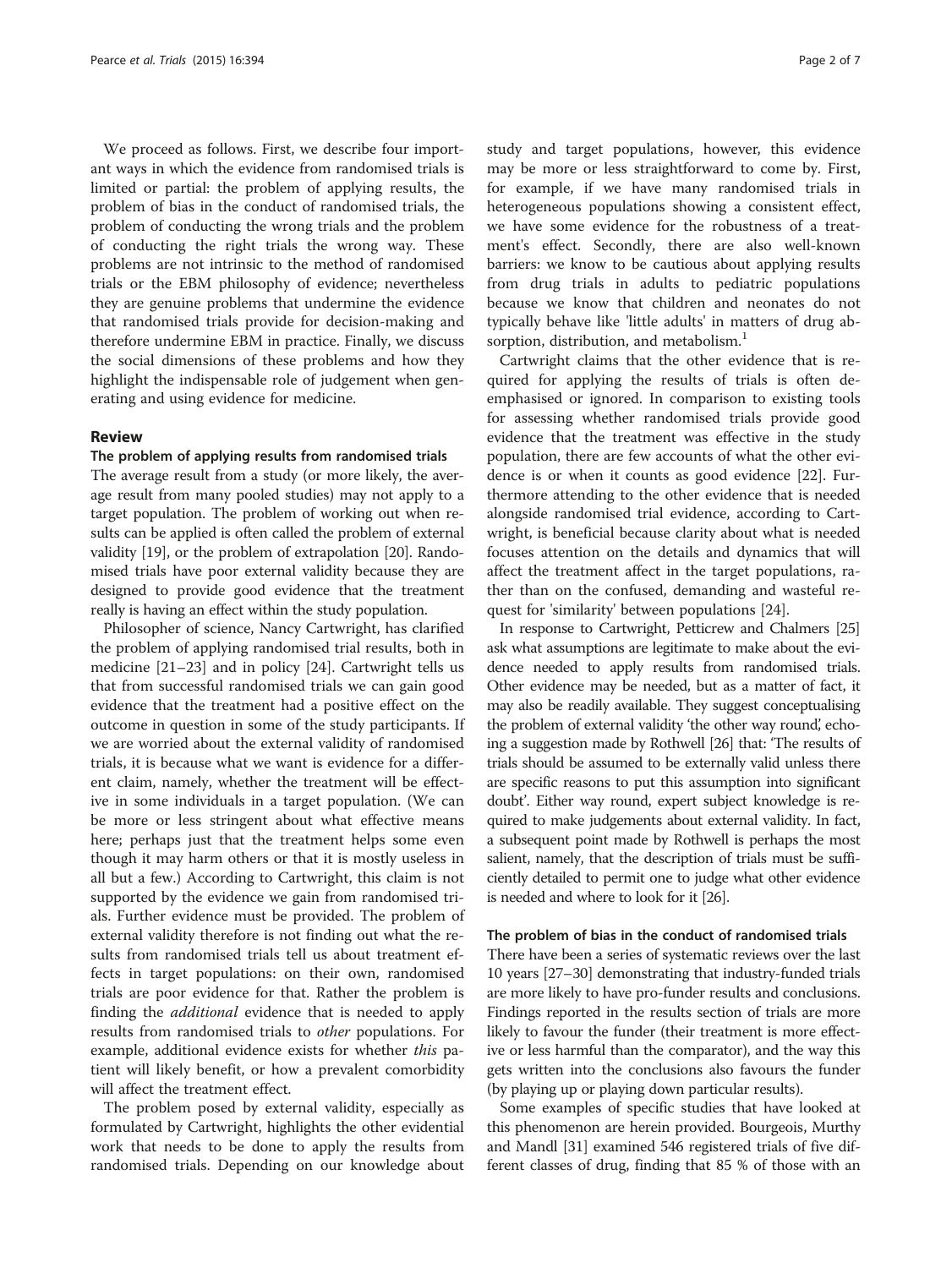industry sponsor had a favourable outcome; 50 % of those with a government sponsor had a favourable outcome; and 72 % of those with a non-profit sponsor had a favourable outcome. Of those with a non-profit sponsor, however, those with an industry contribution had favourable outcomes in 85 % of cases, compared to 62 % of those without an industry contribution. Djulbegovic et al. [[32](#page-6-0)] examined 136 trials of treatments for multiple myeloma, finding that in trials with a non-profit sponsor, the new therapy was reported as better than standard treatment in 53 % of cases, whereas in trials with a for-profit sponsor, this was 74 %. Fries and Krishnan [\[33\]](#page-6-0) looked at 45 abstracts of industry sponsored randomised trials from the American College of Rheumatology meetings and found that 100 % of the trials favoured the sponsor's drug. Many other similar studies, over the course of 20 years, have found this asymmetry between the results of trials funded by industry and by other sources [[34, 35](#page-6-0)]. Nevertheless, it is important not to overgeneralise the tempting narrative of industry bias, as illustrated by the case of statin trials [\[36](#page-6-0)].

Along with the observation that industry-funded trials are more likely to have favourable results for the funder's treatment, many of the studies and systematic reviews above note that industry-funded trials are of equal or higher quality than non-industry funded trials. They rank at least as well on risk of bias measures. That is to say, industry-funded trials are not systematically worse at adequately blinding participants or using proper allocation methods and concealment, and so on. Consequently authors have outlined a range of potential mechanisms that are not typically captured in risk-ofbias assessment tools, by which industry interests can influence study results [[37\]](#page-6-0).

Such mechanisms include the strategic design, analysis and reporting of trials [\[38](#page-6-0)]. To give some examples, in the design of trials, comparators can be chosen to test a new treatment against the current best treatment at the wrong dose, for the wrong duration, or using something other than the current best treatment as the comparator. Also, outcome measures can be chosen that exaggerate the effect. Charman et al. [[39](#page-6-0)] found at least 13 'named' scales for atopic eczema, many scales that were modified versions of existing scales, and others that were newly invented or unpublished (Unpublished scales are particularly dangerous, because they can be constructed post hoc [[40\]](#page-6-0)). In the analysis of trial results, interests can be promoted by finding subgroups that show a desirable and significant effect. Star signs are a favourite way to demonstrate the problem. For example, in the ISIS-1 trial, the benefit of the intervention was four times greater in Scorpios [\[41\]](#page-6-0), and in the ISIS-2 trial, Geminis and Libras did slightly worse when they got the intervention [[42\]](#page-6-0). Equally in the reporting of trial results, interests can influence the way particular results are emphasised or framed, notably, by choosing to use relative rather than absolute measures (20 % relative improvement rather than 5 % or 6 %) [[43](#page-6-0)]. This influence also works by having multiple primary outcomes, or reporting the insignificant ones as secondary outcomes, and even introducing significant results as new primary outcomes [[44, 45](#page-6-0)]. Furthermore, meta-analyses, just like individual studies, suffer from these reporting biases. Jørgensen et al. [[46](#page-6-0)] looked at industry-funded and Cochrane meta-analyses of the same drugs. None of the Cochrane reviews recommended the drug in their conclusion, whereas all of the industry-funded reviews did.

In addition to these internal mechanisms affecting design, analysis and reporting, there are also external mechanisms for influencing the total evidence base. The most obvious is publication bias. For example, the multiple publication of positive studies becomes a problem when it is 'covert' and leads to doublecounting in meta-analyses. Tramer et al. [[47](#page-6-0)] examined 84 published trials of ondansetron for postoperative emesis, which in total contained data on 20,181 patients, of which 11,980 received the treatment. They found that 17 % of trials duplicated data, and that 28 % of the data on the 11980 patients given ondansetron was duplicated. Furthermore in the subgroup of 19 trials that compared prophylactic ondansetron against placebo, three of these trials were duplicated into six further publications. Importantly, meta-analysis comparing the duplicated set of 25 trials against the set of 19 originals showed that duplication led to a 23 % overestimate of the number needed to treat.

As an alternative to covertly publishing positive studies multiple times, a second example of publication bias is to avoid the publication of negative studies. Melander et al. [[48](#page-6-0)] compared 42 trials of five different selective seratonin re-uptake inhibitors submitted to the Swedish drug regulatory authority with 38 resulting publications. They found much selective and multiple publication of the same data. Of the 21 positive trials, 19 resulted in standalone publications, whereas of the 21 negative trials, only six were published as a standalone publication. Moreover, published pooled analyses of these trials were not comprehensive and failed to cross-reference each other.

These mechanisms of biasing both the results of individual trials and the total evidence base provided by trials are, of course, not an intrinsic limitation of randomised trials themselves. However the fact that the ideal randomised trial provides excellent evidence of treatment benefit is irrelevant if the quality of many real-world trials is compromised, thus limiting the ability to practice EBM. As noted above, there is an increasing momentum behind open science campaigns (for example, alltrials.net) to address these practical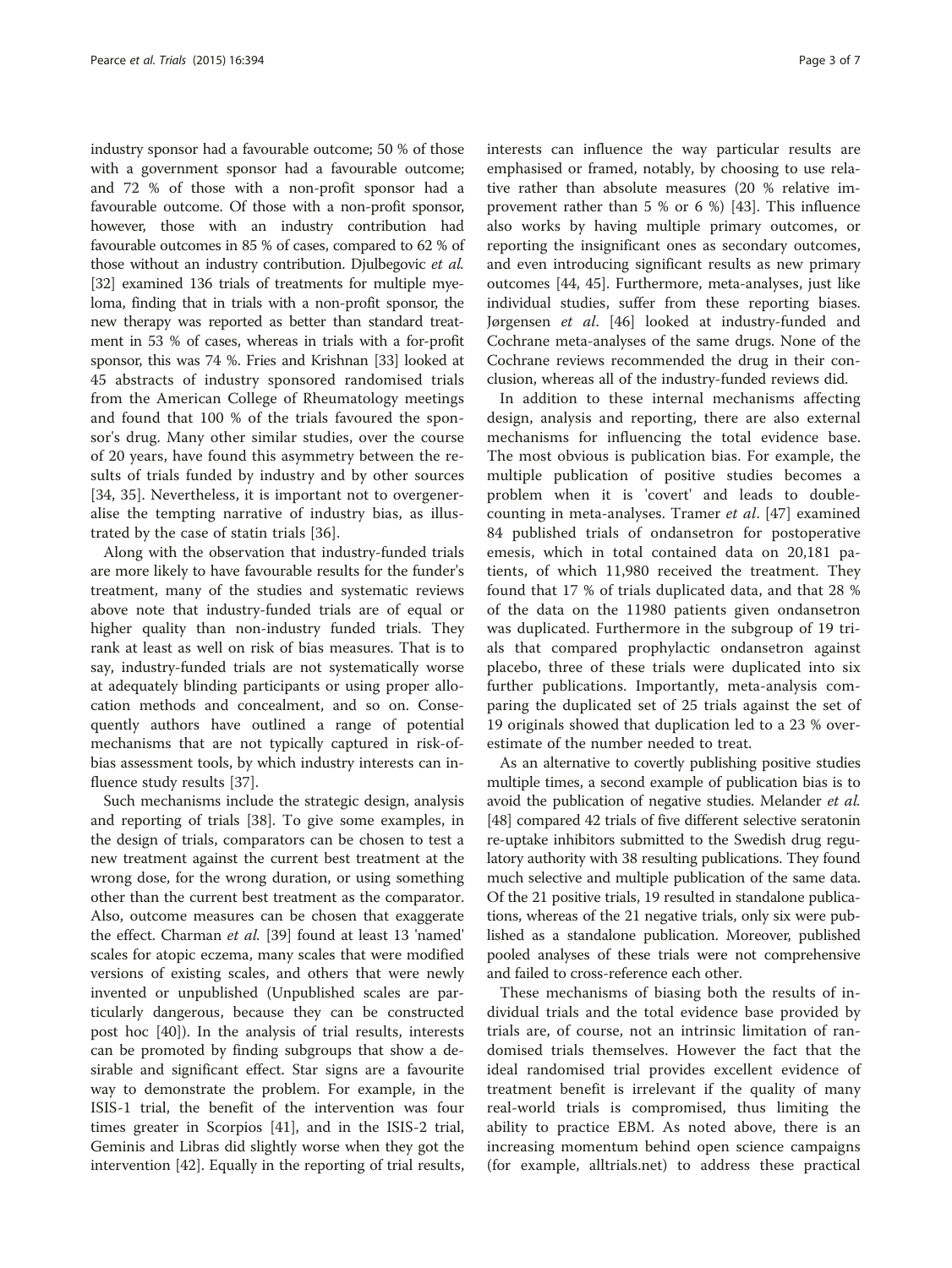problems, through trial registries and through greater access to raw and unpublished data [[14, 16](#page-5-0)–[18](#page-5-0)].

# The problem of conducting the wrong trials

Industry and other interests influence the way trials are conducted and reported. Alongside this which trials get conducted is also affected by industry and other interests. In particular, trials are often conducted that ask questions that are not clinically important and waste resources [[49\]](#page-6-0). For example, studies have demonstrated that the total output from randomised trials does not track the global burden of disease [[50](#page-6-0)]. While this provides some indication that research priorities do not match global health problems, Chalmers et al. [\[49\]](#page-6-0) note that is not the best or only way to capture the problem. For example, research agendas should also prioritise the burden caused by multi-morbidities, and should be sensitive to what is feasible and appropriate within a particular healthcare system.

Other studies have shown that randomised trials often investigate commercially but not clinically important questions. Industry interests favour potentially lucrative, patentable, treatments while neglecting rare diseases and treatments that are more difficult to exploit commercially [[51](#page-6-0)]. Every-Palmer and Howick [\[52](#page-6-0)] illustrate this point by citing the lack of trials investigating exercise to treat depression, despite some existing evidence that it is of similar effectiveness to drug treatments. They suggest the benefits of exercise have 'little commercial value because exercise cannot be patented' [[52\]](#page-6-0). Equally, industry interests do not just act to neglect less lucrative treatments, but also to widen the boundaries of diagnosis and expand existing markets, as well as turn social problems into medical conditions [\[51](#page-6-0), [53\]](#page-6-0).

Moreover randomised trials often investigate questions and measure outcomes that do not matter to patients and do not provide the evidence that clinicians need [[54](#page-6-0), [55](#page-6-0)]. In a letter to the Lancet, Liberati [\[56\]](#page-6-0) discussed the 'avoidable uncertainties' that had persisted over 10 years of research into multiple myeloma. He cited the fact that of the 107 comparative phase 2 or phase 3 trials registered with clinicaltrials.gov only 58 had survival as an outcome, only 10 trials had it as a primary outcome, and no trials were head-to-head comparisons. In addition to industry interests, Liberati also blamed the general 'research governance strategy', noting for instance that researchers themselves often have conflicted interests and professional dis-incentives to perform head-to-head phase-three comparisons, and also that there are few explicit mechanisms for prioritising research.

More generally, issues of research prioritisation and 'agenda-setting' have been noted elsewhere [\[57](#page-6-0)]. Tallon et al. [\[54](#page-6-0)] compared the questions addressed in studies of treatments for osteoarthritis of the knee with the

priorities and needs of 'research consumers' (rheumatologists, general practitioners, physiotherapists and patients). They found the literature was strongly focused on surgical and drug treatment, whereas patients and clinicians needed information and high-quality evidence about all treatment options. As in the examples given above by Every-Palmer and Howick, and Liberati, Tallon et al. suggest that this misalignment of priorities is due to industry funding bias and researchers' conflicts of interest. They also list additional factors, including the lack of consumer research involvement in an agendasetting. This latter issue, however, is one that has received extensive attention in recent years [\[58](#page-6-0)–[60\]](#page-6-0). and many methods for involvement currently exist (for example, the James Lind Alliance Guidebook [[61\]](#page-6-0)).

The problem of conducting the right trials the wrong way Even where trials do align with clinically important questions, significant questions can still arise over how trials should be conducted and what constitutes methodologically appropriate design in a specific context. Typically, randomised trials are only undertaken when genuine uncertainty exists within the expert medical community as to the relative benefits of each intervention to be tested, a state known as equipoise [\[62](#page-6-0)]. This concept encapsulates a recurring dilemma faced in clinical research: how the scientific imperative to obtain more knowledge and improve the evidence base can be reconciled with the clinicians' therapeutic duty to patients [\[63](#page-6-0)]. This dilemma was central to controversies over the use of randomised trials in research into AIDS treatment in the 1980s. Epstein [[64, 65](#page-6-0)] showed how lay activist communities were supportive of the aims of trials seeking to develop new treatments, but were critical of trial methodologies that they saw as being unduly focused on generating 'clean data'. Such fastidiousness sat uneasily with activists who were already incensed by drug regulation policies which they perceived as overly paternalistic, depriving them of the opportunity to assume the risks of trying experimental treatments [\[64](#page-6-0)]. Methodological demands for participants who had not previously taken other medication were viewed as discriminatory towards AIDS patients who had earlier sought to treat themselves [[64\]](#page-6-0). Tensions between 'fastidious' trial design, which favoured homogeneity and the elimination of ambiguity, and 'pragmatic' designs that embraced the more messy, heterogenous aspects of clinical practice, were not new [[66\]](#page-6-0). What they illustrate is that it may not always be possible, or desirable, to implement randomised trials on the basis of internal scientific validity alone. In the AIDS case, activists did win concessions in trial design around a more pragmatic approach to participation [[64\]](#page-6-0).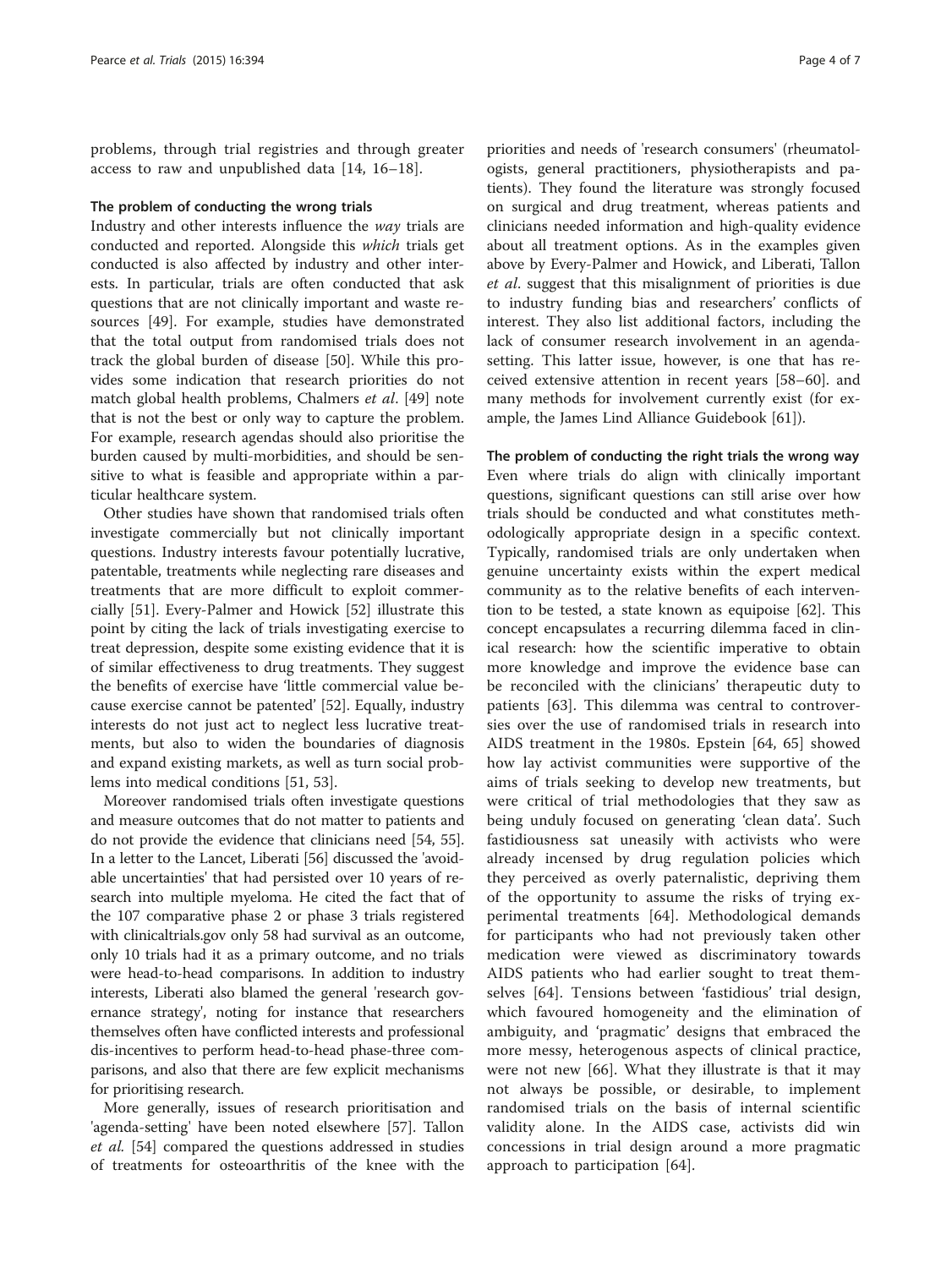The AIDS trials case illustrates the enduring problem of the equipoise dilemma, in that judgements about the balance between scientific and therapeutic imperatives are necessarily imperfect and uncertain, particularly when such judgements become opened up to patient pressure. What can rightly be seen as methodological distortion when industry unduly biases the conduct and reporting of trials necessarily appears different when duty-of-care is at stake in cases where patients try to exert influence. This is not to say that the knowledge gained from randomised trials in such circumstances is necessarily less useful, but rather that randomised trials can be subject to significant, often inescapable, social pressures and professional dilemmas, which provide important contexts for their assessment as clinical evidence.

# Discussion – the social aspects of randomised trials

The limitations outlined above have implications for the development of advice and recommendations, for example, in the form of officially sanctioned guidelines such as those provided by the National Institute for Health and Care Excellence for treatments, screening programmes and other policy decisions. The efficacy of screening programmes (for example, for breast cancer) has been particularly controversial in recent years, with some experts arguing that the risks of over diagnosis in mammography are poorly understood and calling for an independent review of the evidence on benefits and harms of mammography (see exchange between Bewley [\[67\]](#page-6-0) and Richards [\[68\]](#page-6-0)). In this context, the UK National Screening Committee's criteria highlight a need for evidence from high quality randomised trials that screening is effective in reducing mortality and morbidity. The largest-ever randomised controlled trial on outcomes from extension of mammographic screening from 50-70 years to 47-73 years is also underway [\[68\]](#page-6-0).

Yet, such evidence will need to be put in the context of broader social and value-based questions on how we collectively engage with uncertain evidence, balance precaution and risk, and the distribution of rights and responsibilities that follow from new forms of knowledge. Sociologists have identified concerns about screening as a form of 'surveillance' and creation of new burdens on individuals (who are not 'patients') to conform to public health programmes, sensitivities in the process of gaining informed consent, and challenges people face in dealing with the necessarily uncertain knowledge produced by screening technologies [[69, 70\]](#page-6-0). Equally, where access to screening is seen as an important benefit for health, similar questions to those raised in the AIDS case may arise when extension of breast cancer screening beyond the 50-70 years bracket is subject to randomisation. Healthcare professionals must also balance ambivalent evidence, delivery of care and cost pressures.

Randomised trials cannot resolve these questions. Representing trials as a central part of EBM is, therefore, problematic as it strips away the more challenging aspects of the screening controversy. Indeed, the Screening Committee implicitly acknowledges this by adding a criterion that screening tests must be 'clinically, socially and ethically acceptable to health professionals and the public' ([https://www.gov.uk/government/publications/evidence](https://www.gov.uk/government/publications/evidence-reviewcriteria-national-screening-programmes/criteria-for-appraising-the-viability-effectiveness-andappropriateness-of-a-screening-programme)[reviewcriteria-national-screening-programmes/criteria](https://www.gov.uk/government/publications/evidence-reviewcriteria-national-screening-programmes/criteria-for-appraising-the-viability-effectiveness-andappropriateness-of-a-screening-programme)[for-appraising-the-viability-effectiveness-andappropriateness](https://www.gov.uk/government/publications/evidence-reviewcriteria-national-screening-programmes/criteria-for-appraising-the-viability-effectiveness-andappropriateness-of-a-screening-programme)[of-a-screening-programme](https://www.gov.uk/government/publications/evidence-reviewcriteria-national-screening-programmes/criteria-for-appraising-the-viability-effectiveness-andappropriateness-of-a-screening-programme)). Qualitative research on different judgments that people make can inform this discussion on acceptability and also, desirability of specific interventions. The danger, though, is that trial evidence may crowd out such evidence by promising an impossible certainty of either a 'positive' (screening is effective) or 'negative' (there is no evidence that screening is effective) kind.

Historically, some commentators have highlighted the dangers of randomised trials unduly crowding out other forms of evidence in clinical settings [\[71\]](#page-6-0). However, the notion of 'hierarchies' of evidence within evidence-based medicine is no longer prevalent in the literature, being replaced by more nuanced typologies of evidence demonstrating how different research methods are appropriate for answering different types of research question [[72, 73](#page-6-0)]. For example, Petticrew and Roberts [\[74](#page-6-0)] argue that randomised trials are most suited to questions of effectiveness, safety and cost effectiveness, but unsuited to addressing issues of salience, appropriateness, service delivery and service satisfaction. For these questions, qualitative research is found to be more appropriate. These social dimensions are critical; as Petticrew and Roberts point out, we have known for over 150 years that handwashing reduces infection, yet our knowledge of how to encourage increased handwashing remains poor. However, as we have shown above, the social dimensions of clinical practice are not confined to posttrial implementation of recommendations. The assumptions made within randomised trials themselves require interrogation. These may not just be limited to the dilemma of scientific and therapeutic concerns highlighted in the case of AIDS patient activism; they also stretch to issues of interpretation. As one psycho-oncologist commented regarding the independent review of breast screening:

'The mantra that 'finding things early' is essentially a good thing is so inculcated into our collective psyche that even-handed appraisal of the data and rational decision-making is virtually impossible. I've worked within the field of breast cancer research for more than 27 years, have read all the opinions of epidemiologists and others, and scrutinised the latest publications, but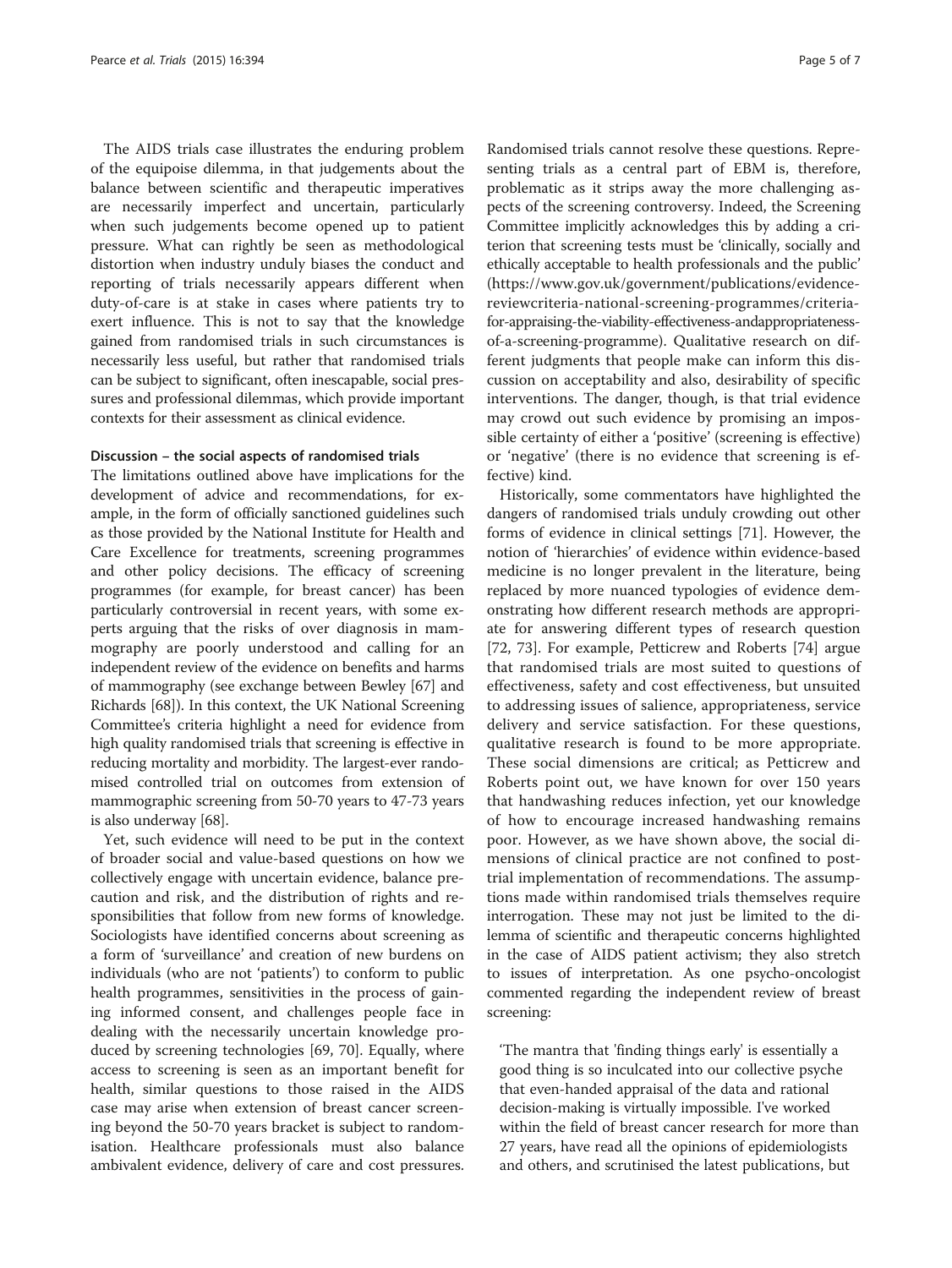<span id="page-5-0"></span>even I remain uncertain about the value of screening mammography. I feel simultaneously silly for attending but scared not to do so' [[75](#page-6-0)].

Such self-reflection from experienced practitioners on the inbuilt assumptions within evidence architectures are vital, yet remain qualitative in nature and beyond the scope of quantitative analysis of randomised trials.

# Conclusions

In the end, randomised trials cannot substitute for expertise as is sometimes argued. Instead, the credibility of trial evidence can be enhanced by paying attention to the kinds of expertise required to make such evidence matter and by combining statistical knowledge with personal, experiential knowledge [[76](#page-6-0)]. Evidence requires interpretation and never 'speaks for itself'. That is, experts providing advice need to acknowledge different meanings and consider a plurality of sources and forms of evidence [\[77](#page-6-0)], and institutions play a key role in maintaining transparency and standards in both the production of evidence and its mediation by expert advisors [[78\]](#page-6-0). These nuances risk being overlooked within a culture of standardisation that risks focusing on bureaucratic rules at the expense of patient-centred care [[79](#page-6-0), [80\]](#page-6-0).

What Miller [[81](#page-6-0)] describes as a 'culture of reasoning' within institutions, mediating different forms of evidence for decision-making purposes, will be important for the social value of randomised trials. To be sure, randomised trials can offer a counter-weight to unwarranted certainty or decision-making that rests on a narrow set of assumptions drawn from previous experience or personal bias. But judgments must still be made about the nature of the question a trial is meant to address (could it be asking the 'wrong' question?) and about the role of potential bias in interpreting the evidence generated (what assumptions have been made and could they be contested?). This is the paradox of randomised trial evidence: it opens up expert judgment to scrutiny, but this scrutiny in turn requires further expertise.

# **Endnote**

Thanks to Rachel Johnson for this example.

#### Abbreviation

EBM: evidence-based medicine.

### Competing interests

The authors declare that they have no competing interests.

## Authors' contributions

AT wrote section 1 to 3 of the Review, WP and SR wrote sections 4 to 5 of the Review. WP led the project. All authors have read and approved the final version of the manuscript.

#### Acknowledgements

This article is part of the 'Extending Evidence-Based Medicine' series edited by Trish Greenhalgh. WP and SR acknowledge the support of the Leverhulme Trust through the Making Science Public programme (RP2011-SP-013).

#### Author details

<sup>1</sup>Institute for Science and Society, School of Sociology and Social Policy University of Nottingham, University Park, Nottingham NG7 2RD, UK. <sup>2</sup>Data to Knowledge Research Group, School of Social and Community Medicine, Oakfield House, University of Bristol, Oakfield Grove, Clifton BS8 2BN, UK.

# Received: 17 April 2015 Accepted: 18 August 2015 Published online: 01 September 2015

#### References

- 1. Marks HM. The Progress of Experiment: Science and Therapeutic Reform in the United States, 1900-1990. Cambridge: Cambridge University Press; 2000.
- 2. Matthews JR. Quantification and the Quest for Medical Certainty. Princeton: Princeton University Press; 1995.
- 3. Dehue T. History of the control group. In: Everitt B, Howell DC, editors. Encyclopedia of Statistics in Behavioral Science. Volume 2. Chichester: John Wiley & Sons; 2005. p. 829–36.
- 4. Sackett DL, Rosenberg WM, Gray JM, Haynes RB, Richardson WS. Evidence-based medicine: what it is and what it isn't. BMJ. 1996;313:170.
- 5. Moreira T. Entangled evidence: knowledge making in systematic reviews in healthcare. Sociol Health Illn. 2007;29:180–97.
- 6. Moreira T. Diversity in clinical guidelines: the role of repertoires of evaluation. Soc Sci Med. 2005;60:1975–85.
- 7. Knaapen L. Being evidence-based in the absence of Evidence: the management of non-Evidence in guideline development. Soc Stud Sci. 2013. DOI: [10.1177/0306312713483679.](http://dx.doi.org/10.1177/0306312713483679)
- 8. McGoey L. Sequestered evidence and the distortion of clinical practice guidelines. Perspect Biol Med. 2009;52:203–17.
- 9. Jensen UJ. The struggle for clinical authority: shifting ontologies and the politics of evidence. BioSocieties. 2007;2:101–14.
- 10. Will CM. The alchemy of clinical trials. BioSocieties. 2007;2:85–99.
- 11. Harrison S. The politics of evidence-based medicine in the United Kingdom. Policy Polit. 1998;26:15–31.
- 12. Lambert H. Accounting for EBM: notions of evidence in medicine. Soc Sci Med. 2006;62:2633–45.
- 13. Timmermans S, Mauck A. The promises and pitfalls of evidence-based medicine. Health Aff (Millwood). 2005;24:18–28.
- 14. Goldacre B. How to get all trials reported: audit, better data, and individual accountability. PLoS Med. 2015;12:e1001821.
- 15. Moorthy VS, Karam G, Vannice KS, Kieny M-P. Rationale for WHO's new position calling for prompt reporting and public disclosure of interventional clinical trial results. PLoS Med. 2015;12:e1001819.
- 16. Chalmers I, Glasziou P, Godlee F. All trials must be registered and the results published. BMJ. 2013;346:f105.
- 17. Chalmers I. Underreporting research is scientific misconduct. JAMA. 1990;263:1405–8.
- 18. Ioannidis JPA. Clinical trials: what a waste. BMJ. 2014;349:g7089–9.
- 19. Shadish WR, Cook TD, Campbell DT. Experimental and Quasi-Experimental Designs for Generalized Causal Inference. Boston: Houghton Mifflin Company; 2002.
- 20. Steel D. Across the Boundaries: Extrapolation in Biology and Social Science. Oxford: Oxford University Press; 2008.
- 21. Cartwright N. Are RCTs the gold standard? BioSocieties. 2007;2:11–20.
- 22. Cartwright N. A philosopher's view of the long road from RCTs to effectiveness. Lancet. 2011;377:1400–1.
- 23. Cartwright N. Use of research evidence in practice–Author's reply. Lancet. 2011;378:1697.
- 24. Cartwright N, Hardie J. Evidence-Based Policy: A Practical Guide to Doing It Better. USA: Oxford University Press; 2012.
- 25. Petticrew M, Chalmers I. Use of research evidence in practice. Lancet. 2011;378:1696.
- 26. Rothwell PM. Commentary: External validity of results of randomized trials: disentangling a complex concept. Int J Epidemiol. 2010;39:94–6.
- 27. Bekelman JE, Li Y, Gross CP. Scope and impact of financial conflicts of interest in biomedical research: a systematic review. JAMA. 2003;289:454–65.